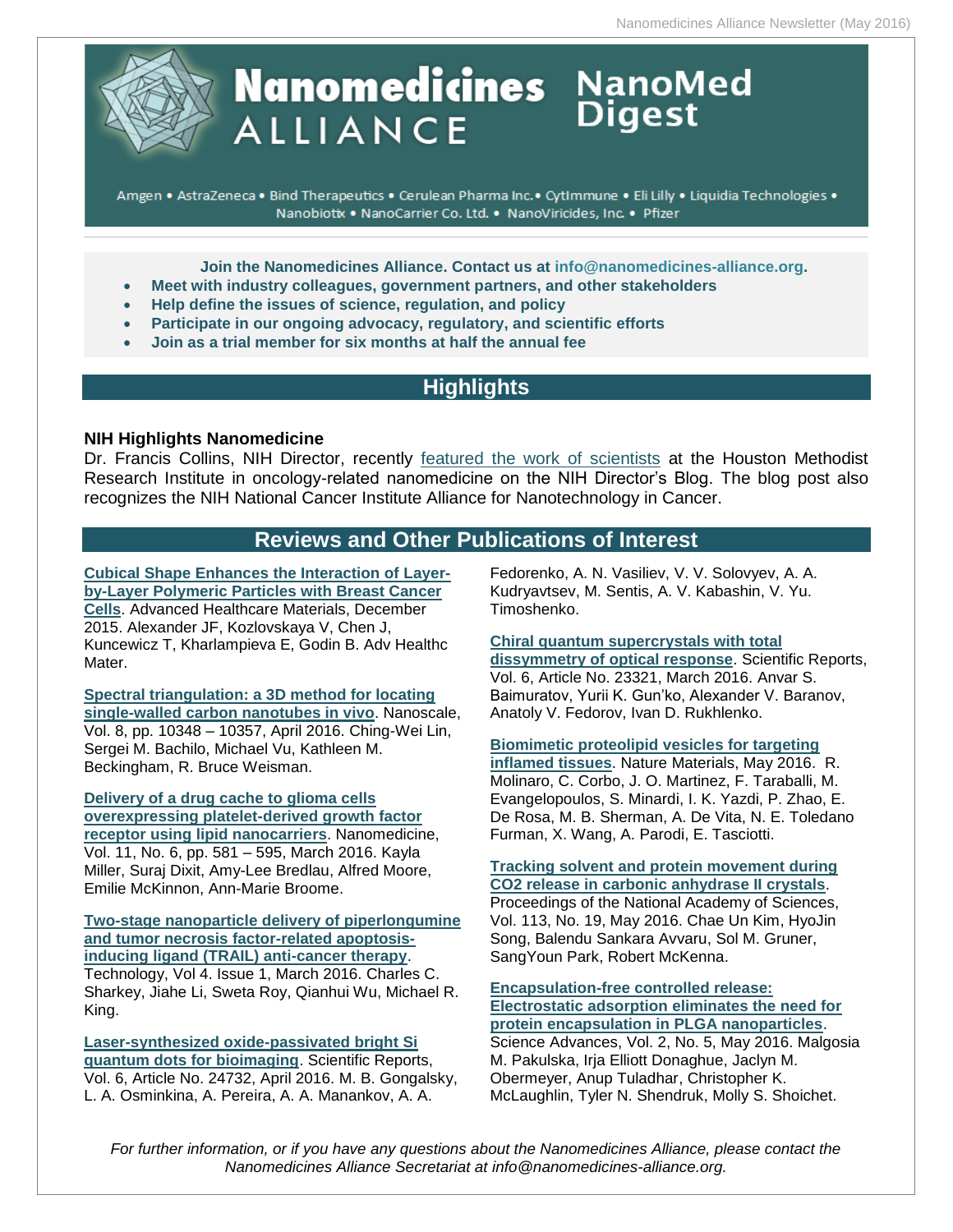## *Nanomedicines Alliance Newsletter* **May 2016**

## **[Predicting pulmonary fibrosis in humans after](http://rd.springer.com/article/10.1007%2Fs00204-016-1742-7)**

**[exposure to multi-walled carbon nanotubes](http://rd.springer.com/article/10.1007%2Fs00204-016-1742-7)  [\(MWCNTs\)](http://rd.springer.com/article/10.1007%2Fs00204-016-1742-7)**. Archives of Toxicology, Vol. 90, Issue 7, pp. 1605 – 1622, May 2016. Monita Sharma, Jake Nikota, Sabina Halappanavar, Vincent Castranova, Barbara Rothen-Rutishauser, Amy J. Clippinger.

## **[Expert consensus on an in vitro approach to](http://rd.springer.com/article/10.1007%2Fs00204-016-1717-8)  [assess pulmonary fibrogenic potential of](http://rd.springer.com/article/10.1007%2Fs00204-016-1717-8)**

**[aerosolized nanomaterials](http://rd.springer.com/article/10.1007%2Fs00204-016-1717-8)**. Archives of Toxicology, Vol. 90, Issue 7, pp. 1769 – 1783, April 2016. Amy J. Clippinger, Arti Ahluwalia, David Allen, James C. Bonner, Warren Casey, Vincent Castranova, Raymond M. David, Sabina Halappanavar, Jon A. Hotchkiss, Annie M. Jarabek, Monika Maier, William Polk, Barbara Rothen-Rutishauser, Christie M. Sayes, Phil Sayre, Monita Sharma, Vicki Stone.

## **[Tumor-homing peptides as tools for targeted](http://advances.sciencemag.org/content/2/5/e1600349)**

**[delivery of payloads to the placenta](http://advances.sciencemag.org/content/2/5/e1600349)**. Science Advances, Vol. 2, No. 5, May 2016. Anna King, Cornelia Ndifon, Sylvia Lui, Kate Widdows, Venkata R. Kotamraju, Lilach Agemy, Tambet Teesalu, Jocelyn D. Glazier, Francesco Cellesi, Nicola Tirelli, John D. Aplin, Erkki Ruoslahti, Lynda K. Harris.

#### **[Molecularly Regulated Reversible DNA](http://onlinelibrary.wiley.com/doi/10.1002/anie.201601008/abstract;jsessionid=C87ECD8FDB846C65ED79639020B70970.f03t04)**

**[Polymerization](http://onlinelibrary.wiley.com/doi/10.1002/anie.201601008/abstract;jsessionid=C87ECD8FDB846C65ED79639020B70970.f03t04)**. Angewandte Chemie, April 2016. Niancao, Xuechen Shi, Yong Wang.

## **[Therapeutic surfactant-stripped frozen micelles](http://www.nature.com/ncomms/2016/160519/ncomms11649/full/ncomms11649.html)**.

Nature Communications, Vol. 7, Article No. 11649, May 2016. Yumiao Zhang, Wentao Song, Jumin Geng, Upendra Chitgupi, Hande Unsal, Jasmin Federizon, Javid Rzayev, Dinesh K. Sukumaran, Paschalis Alexandridis, Jonathan F. Lovell.

## **Conferences and Workshops**

## **[Nanotechnology in Medicine: From Molecules to](http://www.engconf.org/conferences/biotechnology/nanotechnology-in-medicine-from-molecules-to-humans/)**

## **[Humans,](http://www.engconf.org/conferences/biotechnology/nanotechnology-in-medicine-from-molecules-to-humans/) 3 – 8 July 2016, Herrnstein, Austria**

Nano/microparticles for diagnostics and therapeutics

Nano/microtechnology for study of cellular and molecular dynamics

Nanotechnology and translational medicine Nanotechnology and biopolymer for regenerative medicine

Nanostructures for cell adhesion, growth, motility, and differentiation

Nanoscale interactions for cell, tissue and organ

## **[International Conference on Nanosciences](http://www.nanotexnology.com/index.php/about-nn16/80-nn-category/130-workshop-3) & [Nanotechnologies,](http://www.nanotexnology.com/index.php/about-nn16/80-nn-category/130-workshop-3)**

## **5-8 July 2016, Thessaloniki, Greece**

Biological systems Self-assembly and self-organization Cell/nanomaterial interactions

## **[Novel Approaches to Fight Bacteria Workshop,](http://m.jacobs-university.de/event/07-10-14/2016-workshop-novel-approaches-to-fight-bacteria)**

**10 – 14 July 2016, Bremen, Germany** Assays and mechanism of action Nanoencapsulation Mass-spectrometry & fluorescence In vitro, ex vivo and in vivo animal models Translation to clinical development Impact of porin structure on antibiotic permeability Efflux pumps

#### **[FDA Global Summit on Regulatory Science:](http://www.fda.gov/AboutFDA/CentersOffices/OC/OfficeofScientificandMedicalPrograms/NCTR/WhatWeDo/ucm488022.htm)  [Nanotechnology Standards and Applications,](http://www.fda.gov/AboutFDA/CentersOffices/OC/OfficeofScientificandMedicalPrograms/NCTR/WhatWeDo/ucm488022.htm) 7 – 9 September 2016, Bethesda, MD**

#### **[Bioelectronic Medicine –](http://www.nyas.org/Events/Detail.aspx?cid=232a2344-a1dd-461c-bcad-e857cbb6763b) Technology Targeting [Molecular Mechanisms,](http://www.nyas.org/Events/Detail.aspx?cid=232a2344-a1dd-461c-bcad-e857cbb6763b) 21 – 23 September 2016,**

#### **New York, NY**

Defining circuits Cell biology and cancer Molecular sensing Clinical updates Brain interfaces

## **[International Conference on Nanomedicine and](http://premc.org/iconan2016/)  [Nanobiotechnology,](http://premc.org/iconan2016/) 28 – 30 September 2016,**

## **Paris, France**

Targeted drug delivery and nanocarriers Nanomedicine for cancer diagnosis & therapy Biological & medical nanodevices and biosensors Tissue engineering and regenerative medicine Bionanocatalysis and nanobiosystems Microfluidics in nanomedicine and nanobiology

## **[Applied Pharmaceutical Nanotechnology,](http://www.bostonsociety.org/APN/) 19**

#### **October 2016, Cambridge, MA**

Nanotechnology and Diagnostics Theranostics and Personalized Medicine Nanotechnology and Immunotherapy FDA / Regulatory Guidance Nanotechnology in Preclinical and Clinical Development

## **[International Conference for Nanotechnology in](http://www.nanomed.uk.com/topics.html)**

#### **[Medicine,](http://www.nanomed.uk.com/topics.html) 7 – 9 November 2016, Warsaw, Poland** Tissue engineering and biomaterial science

Nanoscale tissue scaffolds Nanoscale biomaterial surface modification Enzyme responsive tissue scaffolds Guiding stem cell differentiation **Biosensors** 

*For further information, or if you have any questions about the Nanomedicines Alliance, please contact the Nanomedicines Alliance Secretariat at info@nanomedicines-alliance.org.*